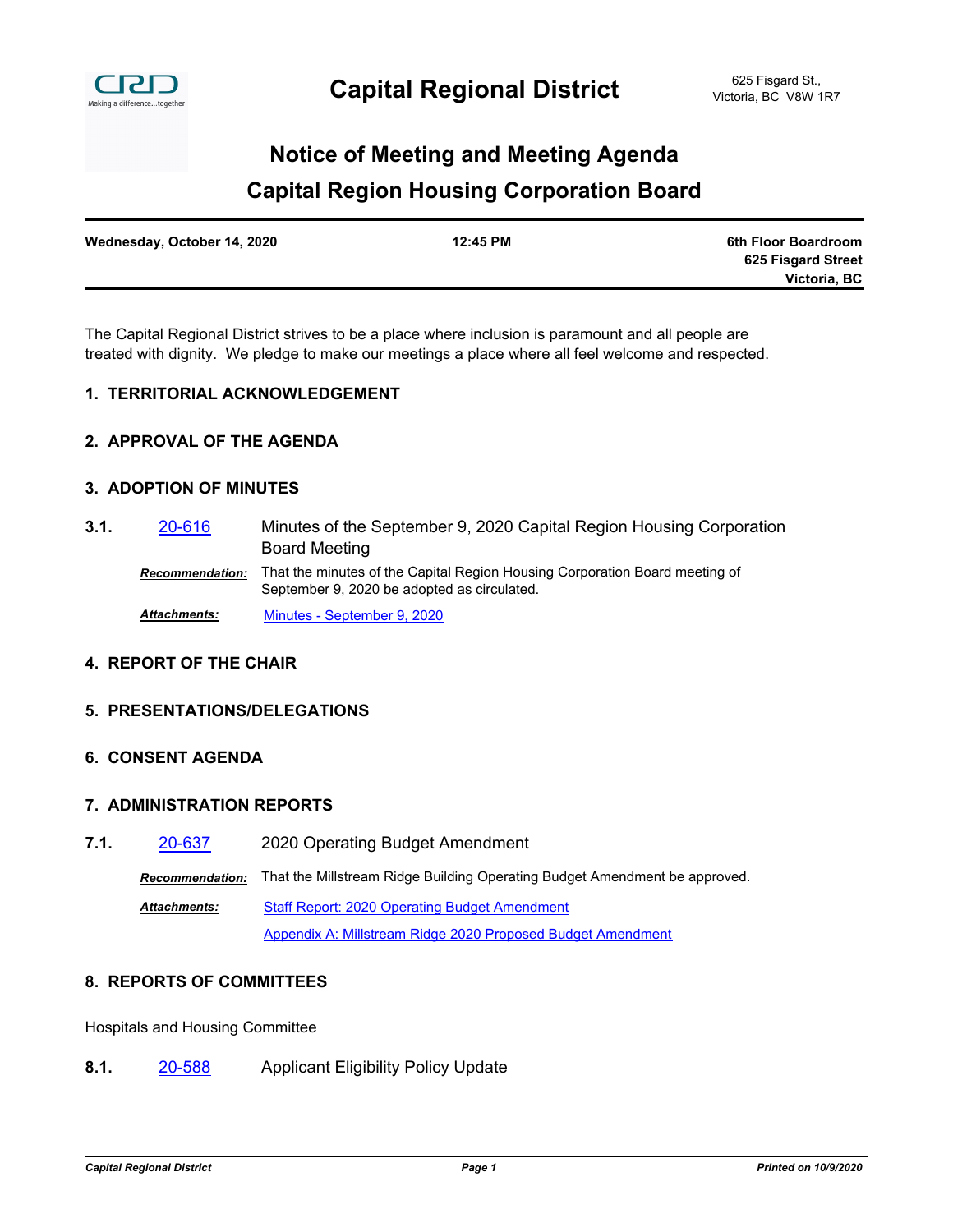| <b>Capital Region Housing</b><br><b>Corporation Board</b> | Notice of Meeting and Meeting<br><b>October 14, 2020</b><br>Agenda                                                                                                                                |  |
|-----------------------------------------------------------|---------------------------------------------------------------------------------------------------------------------------------------------------------------------------------------------------|--|
| <b>Recommendation:</b>                                    | The Hospitals and Housing Committee recommends to the Capital Region Housing<br>Corporation Board:<br>That the amended Applicant Eligibility Policy 2.10, attached as Appendix A, be<br>approved. |  |
| <b>Attachments:</b>                                       | <b>Staff Report: Applicant Eligibility Policy Update</b>                                                                                                                                          |  |
|                                                           | Appendix A: Amended Applicant Eligibility Policy 2.10                                                                                                                                             |  |
|                                                           | Appendix B: Coordinated Access & Assessment Terms of Reference                                                                                                                                    |  |

#### **9. BYLAWS**

#### **10. NOTICE(S) OF MOTION**

- **11. NEW BUSINESS**
- **12. MOTION TO CLOSE THE MEETING**

#### **14. ADJOURNMENT**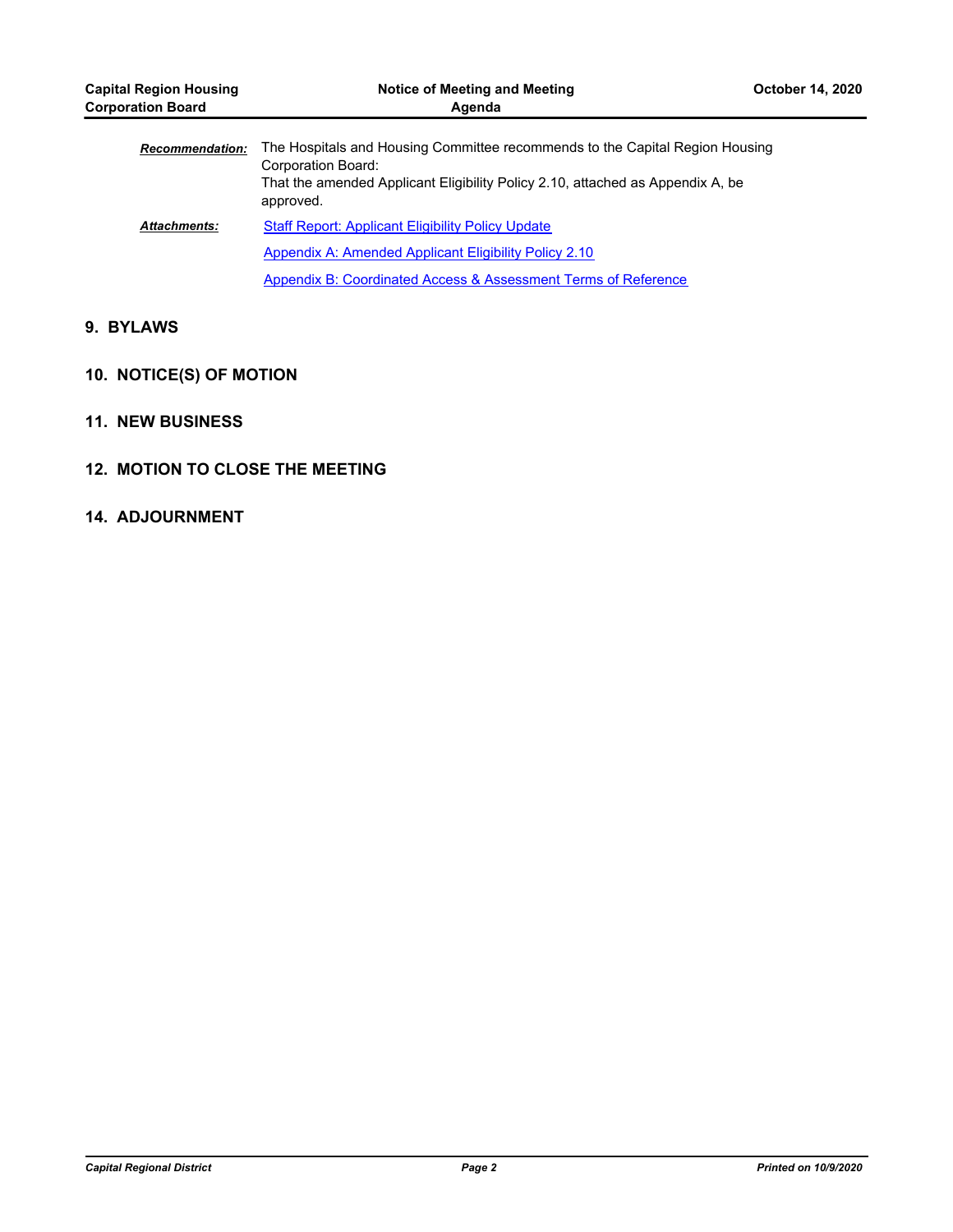

#### **Meeting Minutes**

### **Capital Region Housing Corporation Board**

| Wednesday, September 9, 2020 | 12:45 PM | 6th Floor Boardroom |
|------------------------------|----------|---------------------|
|                              |          | 625 Fisgard Street  |
|                              |          | Victoria, BC        |

#### PRESENT:

Directors: L. Helps (Chair), D. Screech (Vice-Chair), D. Blackwell, S. Brice, B. Desjardins (EP), F. Haynes, M. Hicks, G. Holman, B. Mabberley (for D. Howe), B. Isitt, J. Loveday, C. McNeil-Smith, R. Mersereau, K. Murdoch, G. Orr, C. Plant, J. Ranns (12:51 pm), L. Seaton, M. Tait, N. Taylor, K. Williams, R. Windsor, G. Young

Staff: R. Lapham, Chief Administrative Officer; N. Chan, Chief Financial Officer; L. Hutcheson, General Manager, Parks and Environmental Services; K. Lorette, General Manager, Planning and Protective Services; K. Morley, General Manager, Corporate Services; T. Robbins, General Manager, Integrated Water Services; M. Lagoa, Acting Deputy Corporate Officer; S. Closson, Committee Clerk (Recorder)

EP – Electronic Participation

Regrets: Directors D. Howe, R. Martin

The meeting was called to order at 12:45 pm.

#### **1. TERRITORIAL ACKNOWLEDGEMENT**

Chair Helps provided a Territorial Acknowledgement.

#### **2. APPROVAL OF THE AGENDA**

**MOVED by Director Williams, SECONDED by Loveday, That the agenda for the September 9, 2020 Session of the Capital Region Housing Corporation Board be approved. CARRIED**

#### **3. ADOPTION OF MINUTES**

**3.1.** [20-540](http://crd.ca.legistar.com/gateway.aspx?m=l&id=/matter.aspx?key=6674) Minutes of the August 12, 2020 of the Capital Region Housing Corporation Board Meeting

> **MOVED by Director Plant, SECONDED by Director Murdoch, That the minutes of the Capital Region Housing Corporation Board meeting of August 12, 2020 be adopted as circulated. CARRIED**

#### **4. REPORT OF THE CHAIR**

The Chair acknowledged that Ms. Culham, Senior Manager of Regional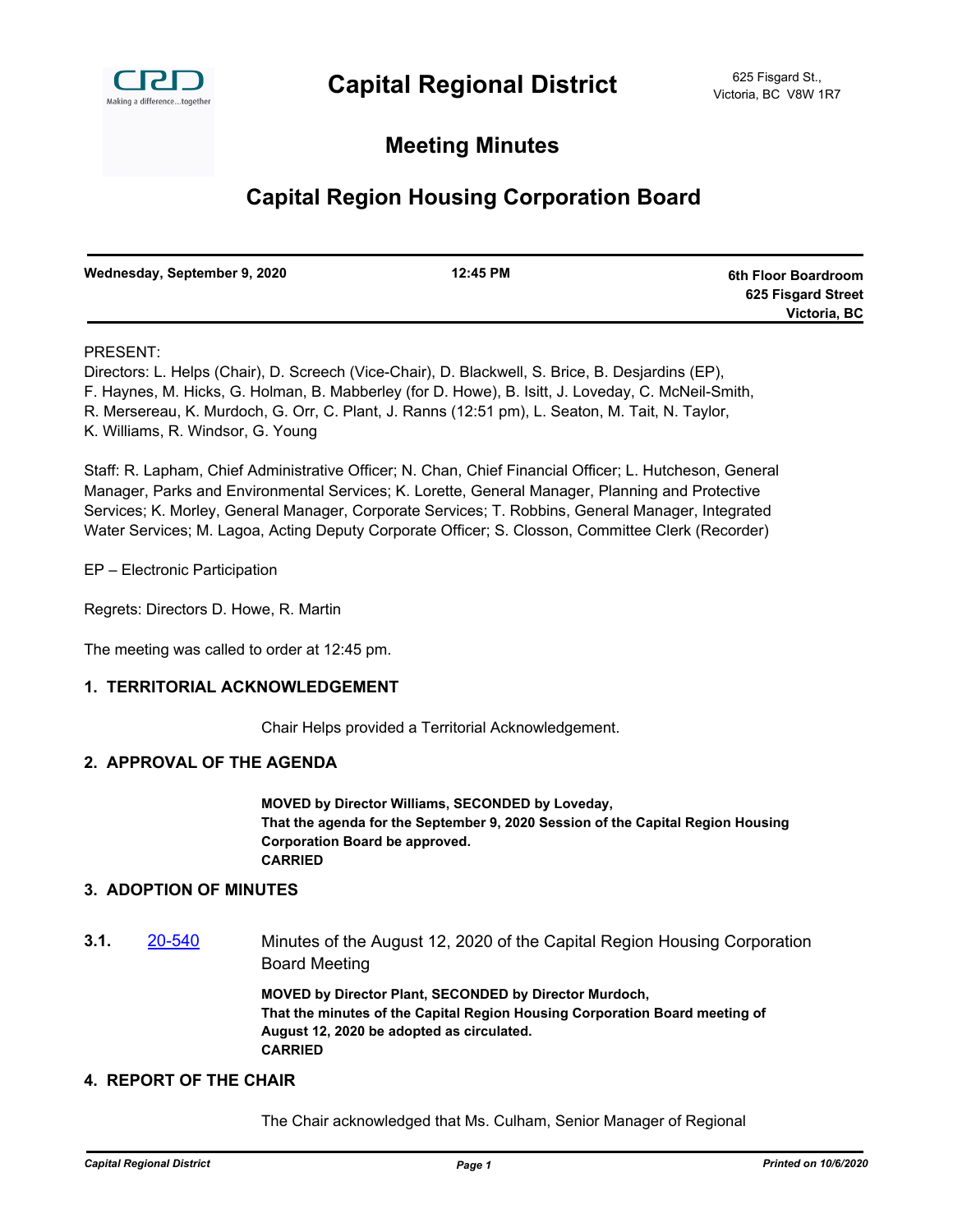Housing, will be moving to the municipality of Central Saanich to serve as CAO. The Chair thanked Ms. Culham for all her hard work and tremendous leadership during her tenure at the CRD and for her role in building housing for people in our region who need it.

#### **5. PRESENTATIONS/DELEGATIONS**

#### **5.1 Presentations**

There were no presentations.

#### **5.2 Delegations**

There were no delegations.

#### **6. CONSENT AGENDA**

There were no Consent Agenda items.

#### **7. ADMINISTRATION REPORTS**

There were no Administration Reports.

#### **8. REPORTS OF COMMITTEES**

Hospitals and Housing Committee

| 8.1. | 20-487 | Michigan Redevelopment Legal Agreements                                                                                                                                                                                                                                                                                                                                                                                                                                                         |
|------|--------|-------------------------------------------------------------------------------------------------------------------------------------------------------------------------------------------------------------------------------------------------------------------------------------------------------------------------------------------------------------------------------------------------------------------------------------------------------------------------------------------------|
|      |        | K. Lorette introduced Michigan Redevelopment Legal Agreements.                                                                                                                                                                                                                                                                                                                                                                                                                                  |
|      |        | Discussion ensued on Victoria Council's process of awarding grants.                                                                                                                                                                                                                                                                                                                                                                                                                             |
|      |        | MOVED by Director Williams, SECONDED by Loveday,<br>That the Capital Region Housing Corporation Board authorize a Housing<br>Agreement to identify the lands as rental in perpetuity, to be registered on<br>330-336 Michigan Street; and<br>That the Chief Administrative Officer be authorized to accept the Victoria Housing<br>Reserve Fund grant and terms of a Housing Agreement to secure residential units<br>as affordable for 60 years for 330-336 Michigan Street.<br><b>CARRIED</b> |
| 8.2. | 20-488 | Caledonia Project Development Funding Application                                                                                                                                                                                                                                                                                                                                                                                                                                               |
|      |        | Chair Helps declared a personal conflict and recused herself from the meeting<br>room. Board Chair Plant acted as Housing Chair for this item.                                                                                                                                                                                                                                                                                                                                                  |
|      |        | K. Lorette provided an overview of the Caledonia Project.                                                                                                                                                                                                                                                                                                                                                                                                                                       |
|      |        | MOVED by Director Williams, SECONDED by Director Screech,<br>That the Chief Administrative Officer be authorized to submit one or more<br>applications to BC Housing for a Project Development Fund Repayable Loan<br>totaling \$1.6 million for the Caledonia redevelopment project, and accept such                                                                                                                                                                                           |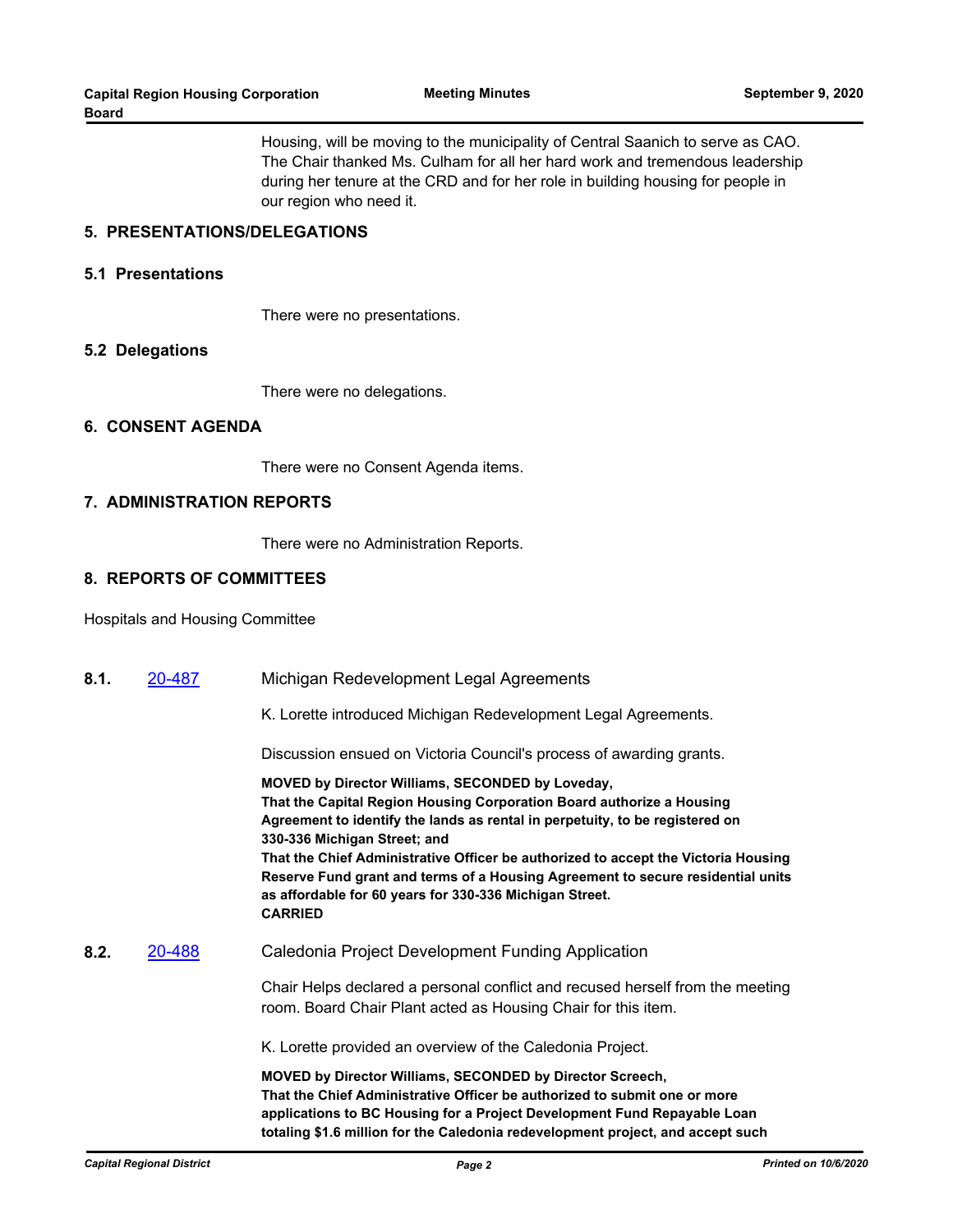#### **loans as negotiated and awarded. CARRIED**

**Chair Helps returned to the meeting room and resumed her duties as Chair.**

**8.3.** [20-501](http://crd.ca.legistar.com/gateway.aspx?m=l&id=/matter.aspx?key=6635) Westview Forgivable Mortgage

K. Lorette spoke to the Westview Forgiveable Mortgage.

**MOVED by Director Screech, SECONDED by Director Tait, That the resolution required by BC Housing Management Commission to amend the forgivable mortgage for Westview be approved. That the Chief Administrative Officer and Chief Financial Officer be authorized to sign any documents related to the forgivable mortgage. CARRIED**

#### **9. BYLAWS**

There were no bylaws for consideration.

#### **10. NOTICE(S) OF MOTION**

There were no Notice(s) of Motion.

#### **11. NEW BUSINESS**

There was no new business.

#### **12. MOTION TO CLOSE THE MEETING**

There was no motion to close the meeting.

#### **13. RISE AND REPORT**

There was no rise and report.

#### **14. ADJOURNMENT**

**MOVED by Director Seaton, SECONDED by Director Blackwell, That the September 9, 2020 Capital Region Housing Corporation Board meeting be adjourned at 12:56 pm. CARRIED**

**CHAIR** 

CERTIFIED CORRECT:

\_\_\_\_\_\_\_\_\_\_\_\_\_\_\_\_\_\_\_\_\_\_\_\_\_\_\_

\_\_\_\_\_\_\_\_\_\_\_\_\_\_\_\_\_\_\_\_\_\_\_\_\_\_\_

#### CORPORATE OFFICER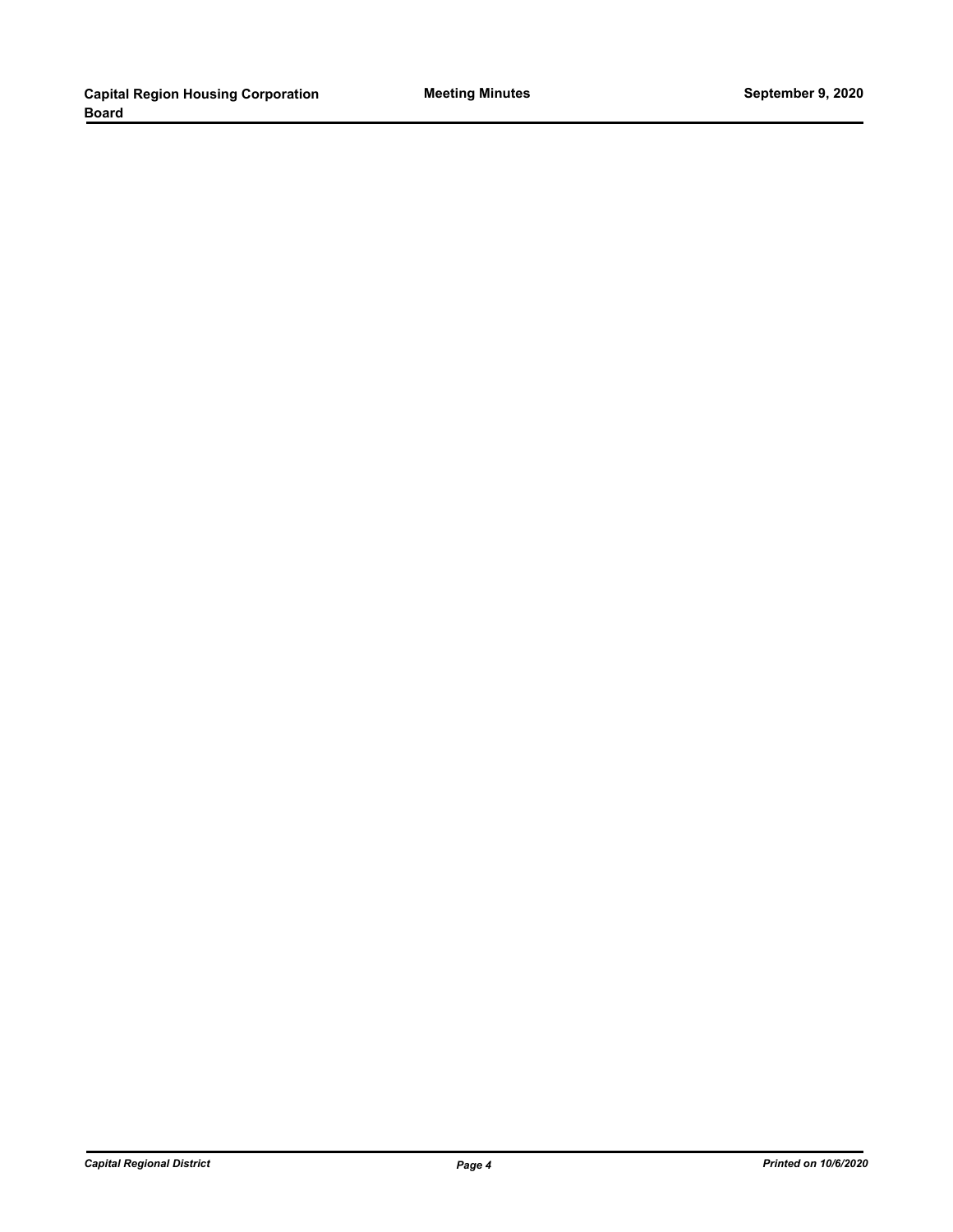

#### <span id="page-6-0"></span>**[REPORT](#page-6-0) TO CAPITAL REGION HOUSING CORPORATION BOARD MEETING OF WEDNESDAY, OCTOBER 14, 2020**

#### <span id="page-6-1"></span>**[SUBJECT](#page-6-1) 2020 Operating Budget Amendment**

#### <span id="page-6-2"></span>**[ISSUE SUMMARY](#page-6-2)**

To present the proposed operating budget amendment for Millstream Ridge to address a forecasted deficit for the 2020 fiscal year.

#### <span id="page-6-3"></span>**[BACKGROUND](#page-6-3)**

Millstream Ridge is a 132-unit housing complex located at 713 and 715 Treanor Avenue, Langford under the Regional Housing First Program (RHFP). The CRD purchased the property from Broadstreet Properties Ltd. on January 25, 2019 with 39 units occupied. Some of these original tenants were unhappy with the sale of the building and many of these tenants have left, resulting in higher than predicted vacancies continuing into 2020.

An enhanced marketing strategy was developed with improved online presence and a dedicated renting agent (auxiliary) was hired to focus on the marketing of these units.

In 2020, Millstream Ridge has been the property most impacted by COVID-19 due to the high ratio of affordable units and turnover, mostly due to economic reasons. During Phase 1 and 2 of the Public Health Restrictions, landlords were not able to show occupied suites without tenant permission. This impacted the ability to have back-to-back tenancies and in some cases maintain 30-day turnover. The vacancy rate was budgeted at 2%, but the actual rate has averaged to 6.3%. As of October 1, 2020 the building has four vacancies.

Millstream Ridge has a forecasted operating deficit of approximately \$135K for the fiscal year ending December 31, 2020.

#### <span id="page-6-4"></span>**[ALTERNATIVES](#page-6-4)**

#### *Alternative 1*

<span id="page-6-6"></span>That the Millstream Ridge Building Operating Budget Amendment be approved.

#### *Alternative 2*

That the 2020 Operating Budget Amendment staff report be referred back to staff for additional information based on Capital Region Housing Corporation Board direction.

#### <span id="page-6-5"></span>**[IMPLICATIONS](#page-6-5)**

#### *Financial Implications*

Millstream Ridge has a forecasted deficit of approximately \$135K in fiscal year 2020 (Appendix A). The main factor contributing to this deficit has been lack of rents and parking revenue due to vacant units.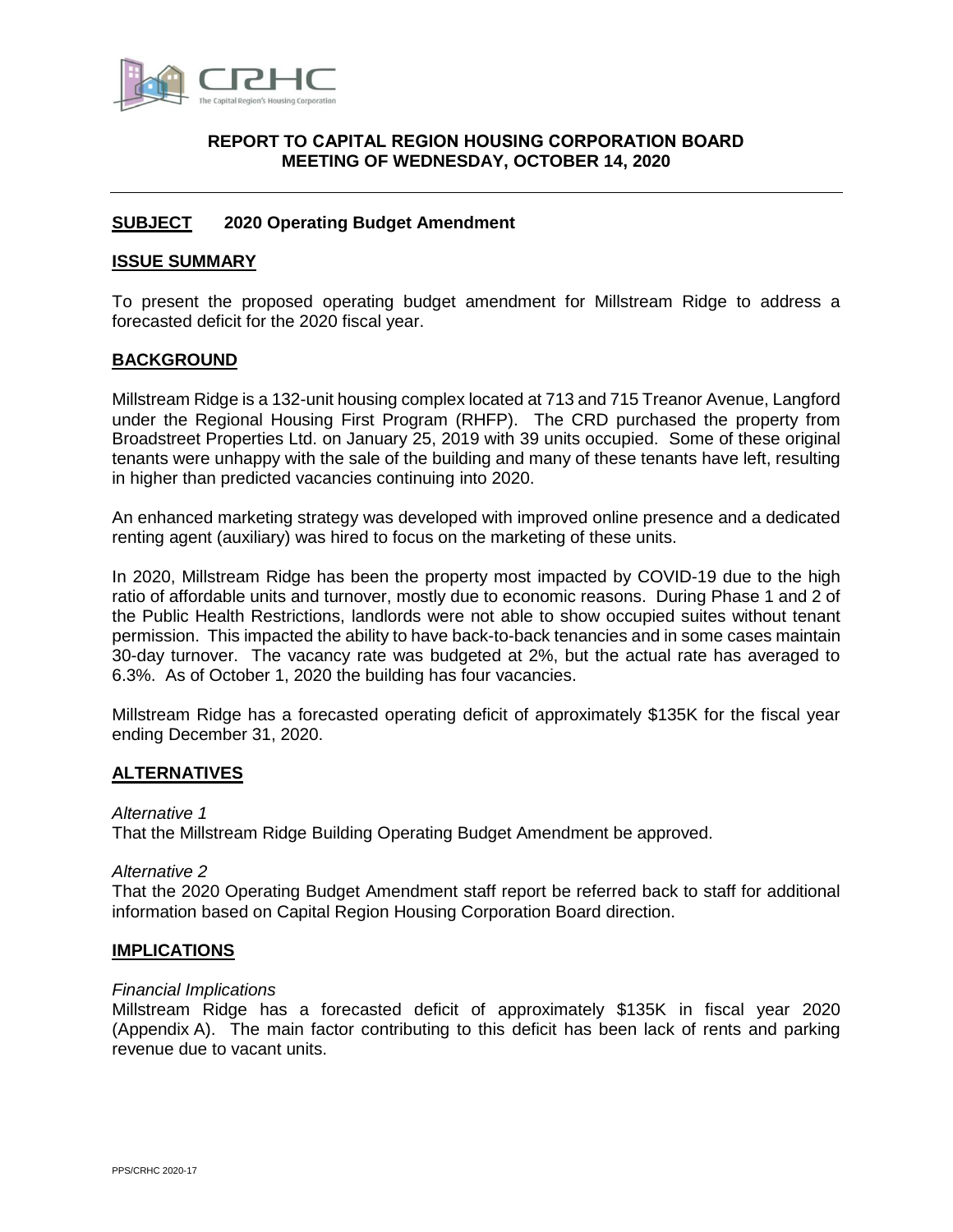Staff have reviewed options for funding the estimated deficit and recommend using \$135K from the Housing Corporation stabilization reserve which has a balance of \$658K as of December 31, 2019.

To mitigate risk and facilitate operating fluctuations, the entire program was planned to be pooled as a portfolio, similar to the Umbrella Operating Agreement buildings. The Spencer Close and West Park properties will be added to the RHFP Portfolio in November 2020, and Hockley House will join in March 2021. Due to current low mortgage rates, each of these three buildings is forecast to achieve annual surpluses beginning in their first year, which flow into the RHFP Portfolio Operating Reserve to cover operational fluctuations.

#### <span id="page-7-0"></span>**[CONCLUSION](#page-7-0)**

Millstream Ridge began operations in 2019 and experienced higher than anticipated vacancies in its first year, continuing into 2020. In 2020, residential tenancy COVID-19 regulations further contributed to vacancies, which have resulted in an estimated deficit of \$135K. Staff are recommending using \$135K of the Housing Corporation stabilization reserve to cover the deficit in the 2020 budget. Staff are requesting approval of the proposed budget amendment.

#### **RECOMMENDATION**

[That the Millstream Ridge Building Operating Budget Amendment be approved.](#page-6-6)

| Submitted by: Kevin Lorette, P. Eng., MBA, General Manager, Planning & Protective Services |
|--------------------------------------------------------------------------------------------|
| Concurrence: Nelson Chan, MBA, CPA, CMA, Chief Financial Officer                           |
| Concurrence: Robert Lapham, MCIP, RPP, Chief Administrative Officer                        |

#### **ATTACHMENT(S):**

Appendix A: Appendix A – Millstream Ridge 2020 Proposed Budget Amendment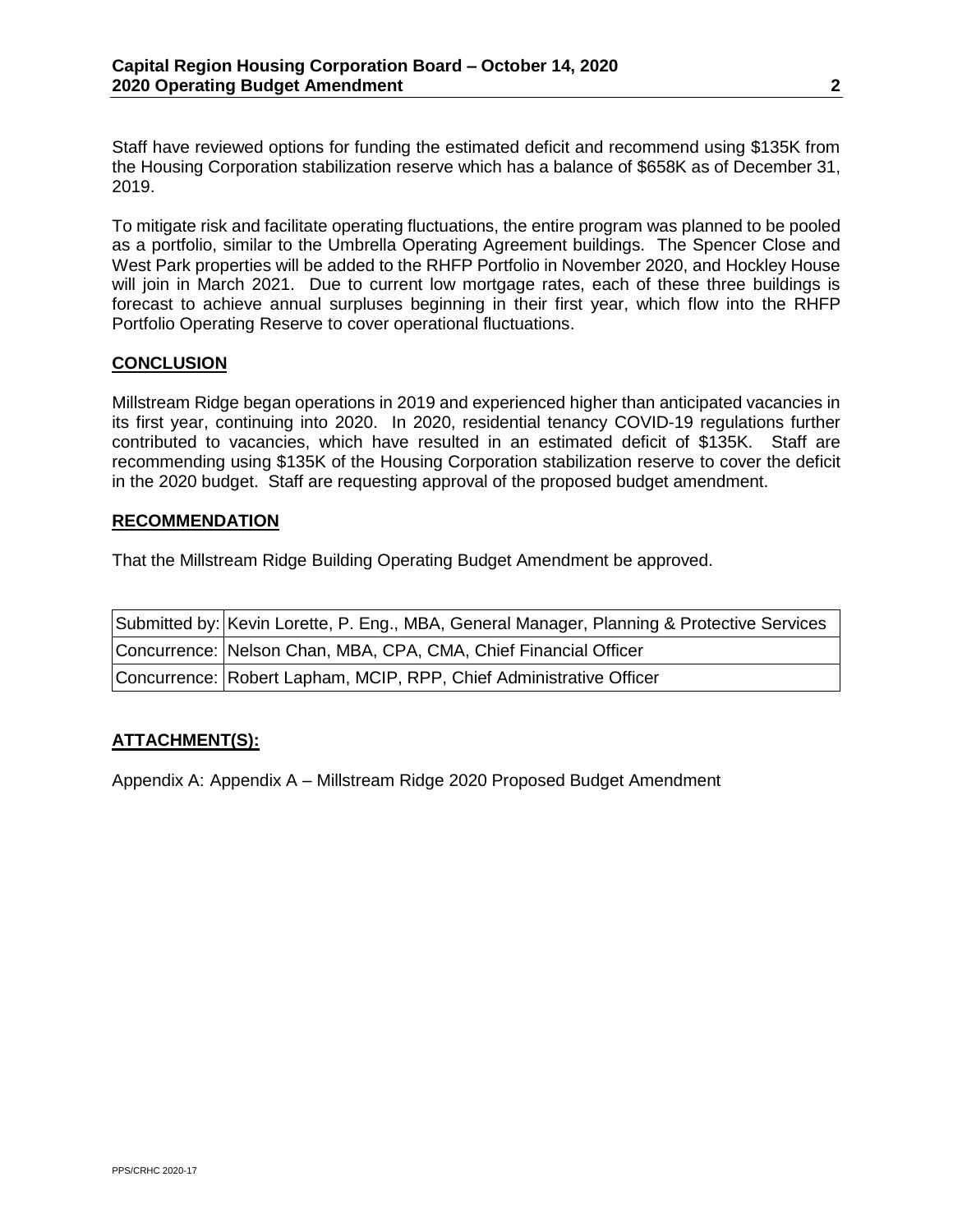### **CAPITAL REGION HOUSING CORPORATION Appendix A Appendix A 2020 RHFP PROPOSED BUDGET AMENDMENT - Millstream Ridge**

### **- 1 Property: 132 Mixed Income Housing**

 **- Constructed 2018**

|                                                      | 2020<br><b>Board</b><br><b>Approved</b><br><b>Budget</b> | 2020<br>Jan-Dec<br><b>Forecast</b> | Change<br>B / (W) |
|------------------------------------------------------|----------------------------------------------------------|------------------------------------|-------------------|
| <b>Revenue</b>                                       |                                                          |                                    |                   |
| <b>Tenant Rent Contribution</b>                      | 2,248,120                                                | 2,109,650                          | (138, 470)        |
| Misc Revenue - parking                               | 46,440                                                   | 37,350                             | (9,090)           |
| <b>Transfer from Corporate Stabilization Reserve</b> |                                                          | 135,082                            | 135,082           |
| <b>Total Revenue</b>                                 | 2,294,560                                                | 2,282,082                          | (12, 478)         |
| <b>Expenditures</b>                                  |                                                          |                                    |                   |
| Audit/Legal                                          | 2,600                                                    | 3,185                              | (585)             |
| Caretaker                                            | 142,560                                                  | 120,174                            | 22,386            |
| Garbage                                              | 14,256                                                   | 18,998                             | (4, 742)          |
| Gas                                                  | 4,673                                                    | 9,270                              | (4,597)           |
| Landscape Maintenance                                | 6,019                                                    | 7,824                              | (1,805)           |
| Hydro                                                | 39,600                                                   | 26,994                             | 12,606            |
| <b>Insurance Premium</b>                             | 95,040                                                   | 105,231                            | (10, 191)         |
| Maintenance                                          | 50,688                                                   | 55,762                             | (5,074)           |
| <b>Management Fee</b>                                | 158,400                                                  | 158,400                            |                   |
| Mortgage Payments                                    | 1,601,196                                                | 1,601,196                          |                   |
| <b>Property Taxes</b>                                |                                                          |                                    |                   |
| <b>Transfer to Replacement Reserve</b>               | 114,048                                                  | 114,048                            |                   |
| Water                                                | 60,760                                                   | 61,000                             | (240)             |
| <b>Total Expenditures</b>                            | 2,289,840                                                | 2,282,082                          | 7,758             |
| <b>Total RHFP Agreement Surplus/(Deficit)</b>        | 4,720                                                    | 0                                  | 4,720             |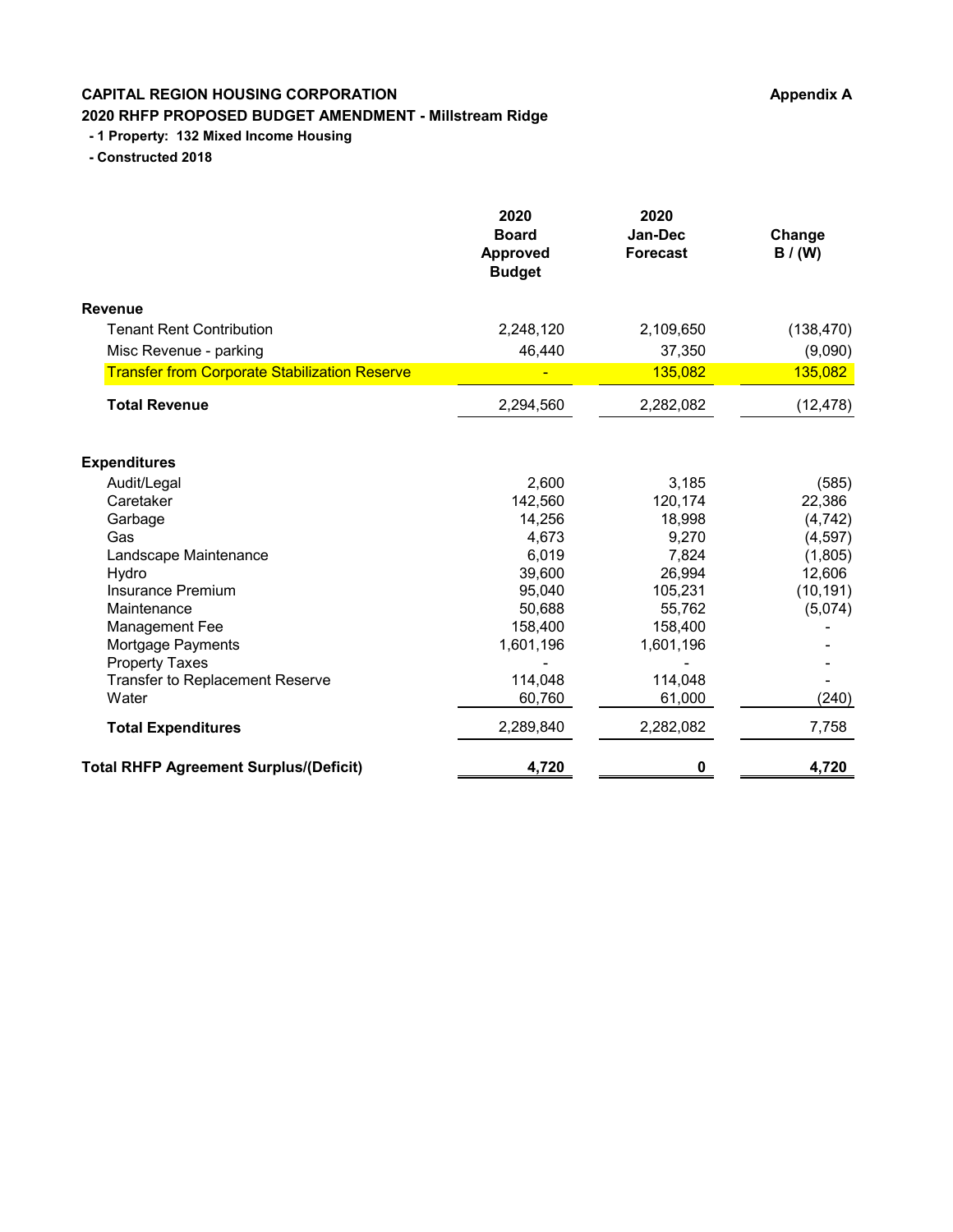

#### <span id="page-9-0"></span>**[REPORT](#page-9-0) TO HOSPITALS AND HOUSING COMMITTEE MEETING OF WEDNESDAY, OCTOBER 07, 2020**

#### <span id="page-9-1"></span>**[SUBJECT](#page-9-1) Applicant Eligibility Policy Update**

#### <span id="page-9-2"></span>**[ISSUE SUMMARY](#page-9-2)**

To revise the Applicant Eligibility Policy to ensure rent subsidies are maximized.

#### **BACKGROUND**

The Housing Registry was created in order to provide a single point of entry for individuals in British Columbia applying for Rent Geared to Income (RGI) housing. Since its inception, the Capital Region Housing Corporation (CRHC) has been obligated to select all RGI tenants through the Housing Registry for Umbrella Operating Agreement (UOA) properties. The Housing Registry is managed through the BC Housing Management Corporation (BC Housing) and is governed by an elected Board of Directors made up of housing providers. CRHC currently holds a position on the Housing Registry Board of Directors.

CRHC is obligated to ensure that applicants chosen for RGI units meet the required eligibility criteria outlined in our operating agreements with BC Housing (eligible groups, residency, asset and income requirements, live independently, factors for exclusion). In addition CRHC must adhere to the *National Housing Act*, the *Residential Tenancy Act* and the Human Rights Code.

The CRHC's primary mandate is to provide affordable housing to those persons and families living in low income that meet the eligibility requirements as determined through our operating agreements with BC Housing. These include families, seniors and persons living with disabilities. It is the CRHC's obligation to choose tenants for our rent geared to income households from the Housing Registry. It is the CRHC's responsibility to develop a method of selection that is fair, consistent and transparent.

In 2014, the Applicant Eligibility Policy 2.10 was amended so that 90% of applicants would be chosen chronologically to meet the primary mandate of providing affordable housing and 10% of applicants chosen identified as being in urgent housing need off of the Housing Registry.

In 2016, amendments to the Applicant Eligibility Policy 2.10 were approved (Appendix A, marked copy with recommended changes). 80% of applicants are chosen chronologically through the Housing Registry. 20% of applicants for individuals and families are identified through targeted partnerships that will assist in creating a more streamlined housing system. Individuals and households are transferred from transitional housing into CRHC housing to ensure that these households do not fall into homelessness after participating in services to support stabilization. The partners, tenants and CRHC enter into a three way agreement, Supports in Social Housing Agreement (SSH). CRHC currently transitions individuals and families from the Cridge Centre for the Family, Island Health, Victoria Women's Transition Society, Community Living Victoria and Margaret Laurence House.

#### *Coordinated Access and Assessment*

Tenants for the 20% of units rented at social assistance rates for the Regional Housing First Programs (RHFP) units are chosen through the Coordinated Access and Assessment (CAA)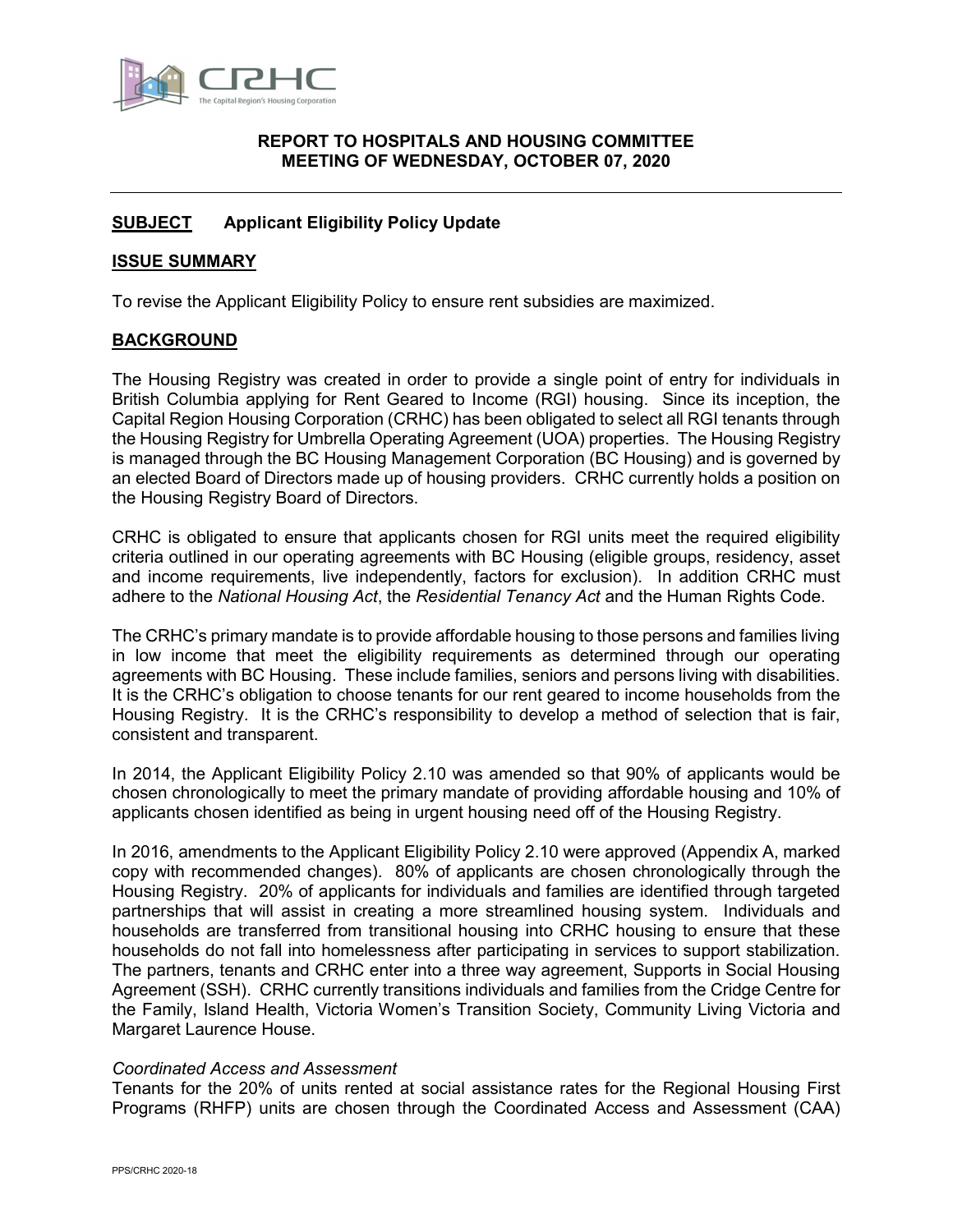(CAA Terms of Reference, Appendix B) through the Supportive Housing Registry. This approach addresses the needs of those individuals currently in supportive housing programs to transition to more independent housing options and create positive flow in the system. This allows people with more complex mental health and substance use needs to access the support they need through backfilling units in supportive housing programs better resourced to help individuals attain improved mental and physical health. The RHFP was modelled after the CRHC SSH process.

To ensure consistency and improve transparency, staff are recommending that the 20% of units currently being placed through SSH Agreement partnerships into CRHC RGI units be chosen through the CAA rather than through existing SSH Agreement partnerships. This will allow for more transparency, and enable the partners to meet the intended goals of creating flow in the system.

#### <span id="page-10-0"></span>**[ALTERNATIVES](#page-10-0)**

#### *Alternative 1*

<span id="page-10-1"></span>The Hospitals and Housing Committee recommends to the Capital Region Housing Corporation Board:

That the amended Applicant Eligibility Policy 2.10, attached as Appendix A, be approved.

#### *Alternative 2*

The Hospitals and Housing Committee recommends to the Capital Region Housing Corporation Board:

That the amended Applicant Eligibility Policy 2.10 be referred back to staff to determine an alternative selection criteria.

#### **IMPLICATIONS**

Choosing 80% of applicants chronologically through the Housing Registry has created a more transparent and consistent process.

For the remaining 20% of units, working with limited partners does not allow for the same consistency and transparency that is achieved through flowing tenants through the CAA. It does not allow for equal access to these units for individuals in our community who may live with other housing providers. By choosing individuals and families through the CAA, the CRHC will generate a more consistent and transparent process. Please see Appendix A for proposed changes to the policy.

The current agencies that have signed Supports in Social Housing Agreements with the CRHC will receive 60 days' notice that the contract is terminated. This will not impact current CRHC tenants under these agreements, only that CRHC will not accept any new tenants. CRHC will advise partners that the CRHC still values the partnership and that new tenants will still be able to access 20% of CRHC units through the Supportive Housing Registry via the CAA.

BC Housing has advised CRHC that these proposed changes to the Applicant Eligibility Policy meet the criteria as set out in the Operating Agreements.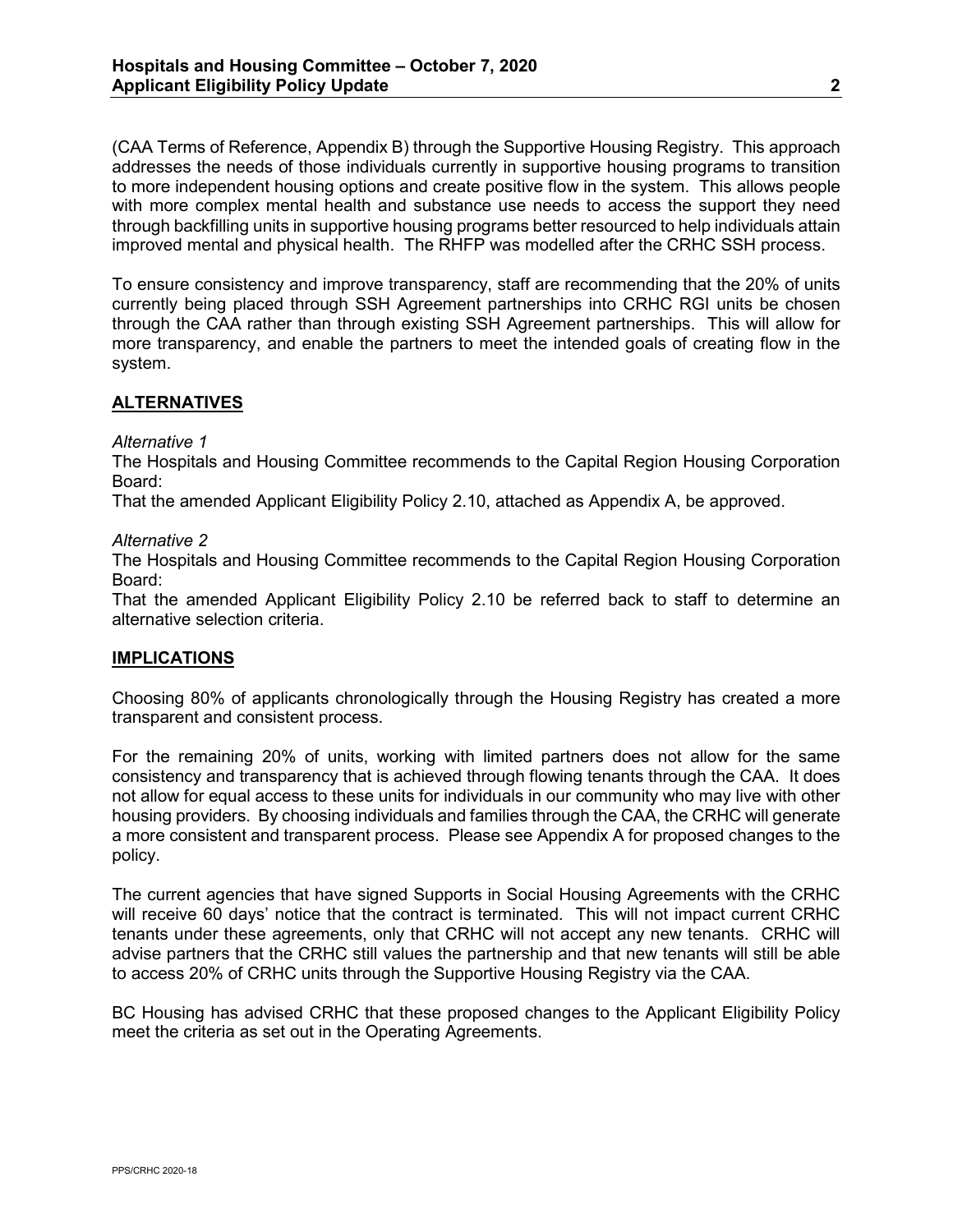#### **CONCLUSION**

The CRHC's primary mandate is to provide affordable housing to those persons and families living in low income that meet the household requirements as determined through the UOA with BC Housing. These include families, seniors and persons living with disabilities. It is the CRHC's obligation to choose tenants for our rent geared to income households from the Housing Registry. It is the CRHC's responsibility to develop a method of selection that is fair, consistent and transparent.

The Amended Applicant Eligibility Policy 2.10 (Appendix A) recommends that 80% of those applicants would continue to be chosen chronologically to meet our primary mandate of providing affordable housing and 20% of applicants would be identified through the CAA. This would fulfill a social benefit of supporting our community to resolve critical social problems through a coordinated, community-led process.

By blending the selection based on both chronological and critical need, it allows the CRHC to meet its primary mandate of providing affordable housing while ensuring appropriate access to individuals who are able to live independently with supports. The updated policy proposes an 80/20% split to address this.

#### **RECOMMENDATION**

The Hospitals and Housing Committee recommends [to the Capital Region Housing Corporation](#page-10-1)  [Board:](#page-10-1)

[That the amended Applicant Eligibility Policy 2.10, attached as Appendix A, be approved.](#page-10-1)

| Submitted by: Christine Culham, Senior Manager, Regional Housing                          |  |  |
|-------------------------------------------------------------------------------------------|--|--|
| Concurrence: Kevin Lorette, P. Eng., MBA, General Manager, Planning & Protective Services |  |  |
| Concurrence: Robert Lapham, MCIP, RPP, Chief Administrative Officer                       |  |  |

#### **ATTACHMENT(S):**

Appendix A: Amended Applicant Eligibility Policy 2.10 Appendix B: Coordinated Access and Assessment Terms of Reference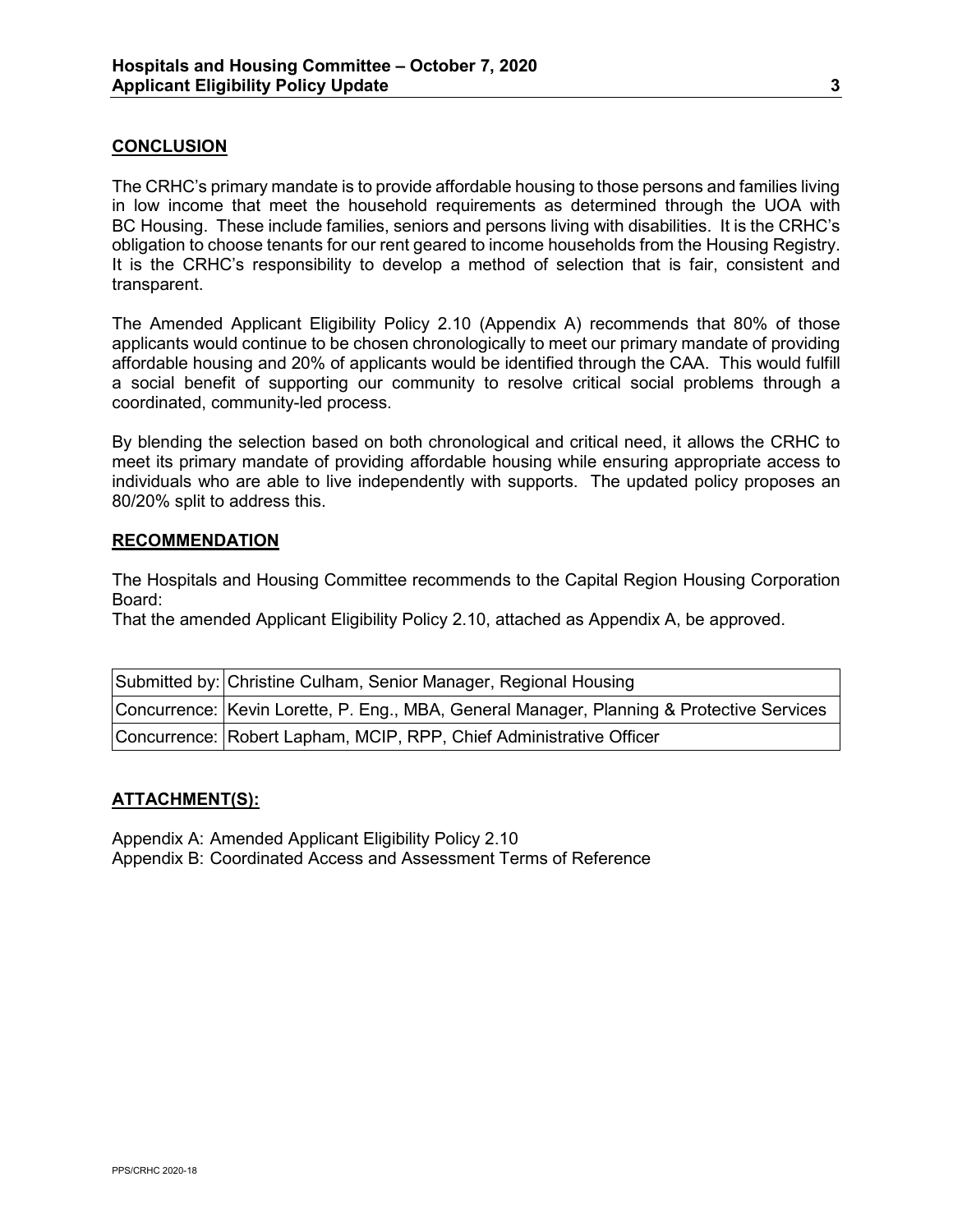|                   |                              |                  | Appendix A    |
|-------------------|------------------------------|------------------|---------------|
| <b>POLICY</b>     | <b>SUBJECT</b>               |                  |               |
|                   | <b>Applicant Eligibility</b> |                  |               |
| <b>AND</b>        | POLICY NO.                   | <b>EFFECTIVE</b> | AMENDMENT NO. |
|                   | 2.10                         | March 30, 2004   | 5             |
| <b>PROCEDURES</b> |                              | <b>AMENDED</b>   |               |
|                   |                              | July 22, 2014    |               |
| <b>MANUAL</b>     |                              | May 24, 2016     |               |
|                   |                              | <b>AMENDED</b>   |               |
|                   | June 25, 2018                |                  |               |
|                   | <b>AMENDED</b>               |                  |               |
|                   | November 24,                 |                  |               |
|                   | 2019                         |                  |               |
|                   |                              | <b>AMENDED</b>   |               |
|                   |                              | March 23, 2020   |               |
|                   |                              | <b>AMENDED</b>   |               |
|                   |                              | October 7, 2020  |               |

#### **OBJECTIVE: To ensure adherence to operating agreements and relevant legislation relative to tenant selection and eligibility while ensuring protection of privacy for applicants.**

**To ensure fair, consistent, equitable and transparent housing opportunities.**

#### **POLICY:**

#### **1. Income Eligibility**

#### **1.1 Subsidized Units**

To be eligible for subsidized housing, the applicant's gross household income must be below certain income limits, as established by the Housing Income Limits (HILs). HILs is set by BC Housing and represent the income required to pay the average market rent for an appropriately sized unit in the private market.

#### **1.2 Regional Housing First Program Income Assistance Units (RHFP-IA)**

To be eligible for RHFP-IA units, the applicants must receive Income Assistance or a Disability Pension through the Provincial or Federal Government and have a shelter allowance of \$375. If the applicant is not on Income Assistance or a disability pension, the applicant's income must fall below the HILs.

Appendix A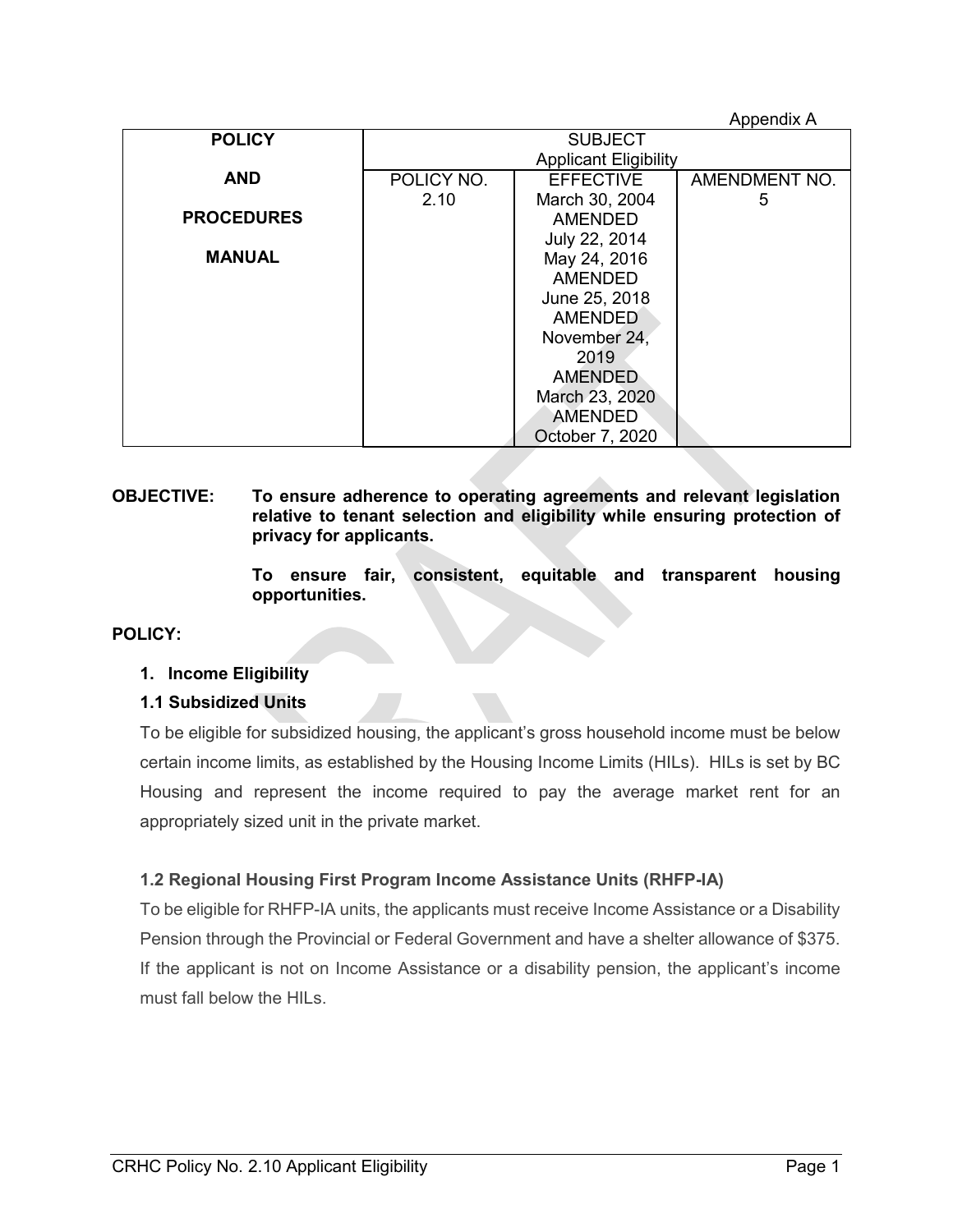#### **1.3 Affordable Units (formerly Low end of Market – LEM)**

For Affordable units, the applicant must fall within the income levels as outlined in Appendix A of this policy. Total household income must fall below the median income figures as determined by BC Housing.

#### **2. Occupancy Standards**

The size of the unit required by a household is outlined in the CRHC Occupancy Standards policy and is governed by the National Occupancy Standards. See CRHC Occupancy Standards policy 2.12. Exceptions to the policy are at the discretion of the Manager of Operations and Senior Manager.

#### **3. Application Process**

#### **3.1 Subsidized Units**

Applicants for subsidized housing must apply for housing through the Housing Registry. The Housing Registry is a single point of entry for individuals and families looking for subsidized housing options. Individuals searching for subsidized housing submit one application form to be considered for any available housing units in developments managed by the Housing Registry members. CRHC is mandated to be a Housing Registry member as per our operating agreements.

CRHC provides affordable housing to low and moderate income individuals and families. CRHC will choose applicants in two ways to fulfil its mandate of providing rent geared to income housing.

- 1. 80% of applicants will be chosen on a **chronological basis**. The information on the application will be verified by CRHC. If an applicant is deemed ineligible for a unit they applied for, the applicant will be notified in writing why they have been deemed ineligible and will be provided details of the conditions they must meet in order to be eligible in the future.
- 2. 20% of applicants will be chosen as per 3.2 of this policy.

Applicants will be chosen as **high priority** through referral from a Partnering Agency through an established agreement. Proof of need will be communicated by the Partnering agency through an established agreement.

Applicants must qualify under the Housing Registry's eligibility criteria and have an active application prior to being accepted.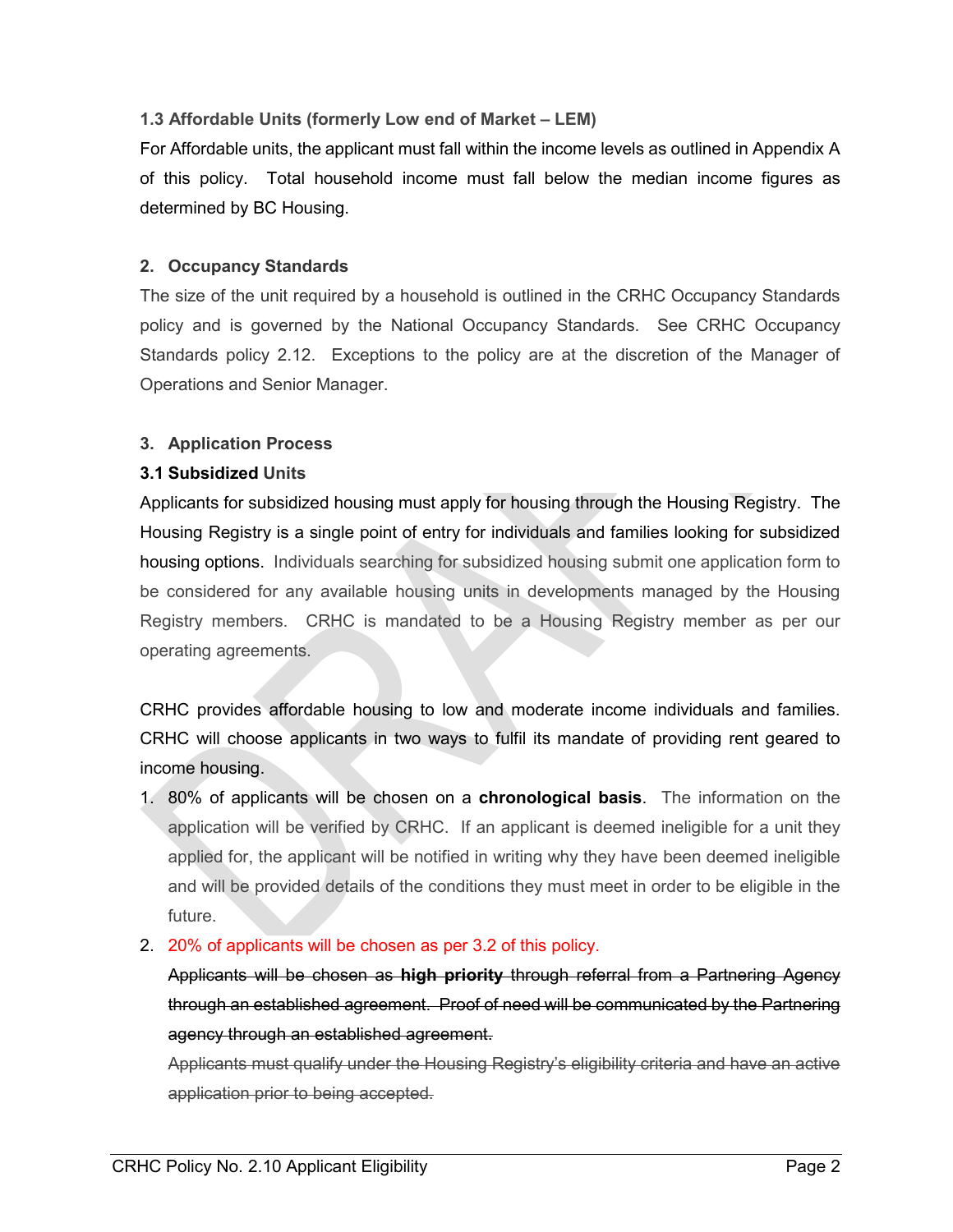#### **3.2 RHFP-IA units**

Applicants for RHFP-IA units must apply for housing through the Supportive Housing Registry. The Supportive Housing Registry is a single point of entry for individuals and families who have experienced homelessness looking for supportive and supported housing options. Individuals searching for RHFP-IA housing submit one application form to be considered for any available housing units in developments managed by the Supportive Housing Registry members. CRHC is mandated to be a Supportive Housing Registry member as per our operating agreements. The applicant is referred through the Placement Table of the Coordinated Access and Assessment that is managed through BC Housing in partnership with Island Health and the Capital Regional District.

RHFP-IA applications must have a Supports in Social Housing Agreement outlining the main support agency that will support their tenancy in CRHC housing.

#### **3.3 Affordable Units (formerly LEM)**

Applicants for Affordable units can apply directly to CRHC. Affordable unit availability is advertised on CRHC's website. Affordable units are allocated chronologically to applicants who meet the eligibility requirements. The applicant must meet the income eligibility requirements and preference for Affordable units will be based on the applicant who most closely meets the occupancy standards. This is to ensure that units are maximized in meeting the needs of low and moderate income families, individuals and seniors. Affordable Housing tenants will sign a one year tenancy agreement that will renew automatically after one year on a month to month basis.

#### **3.4 Processing, Storage and Disposal of Application Forms**

- 3.4.1 Once an application and supporting documents have been received, staff assess for eligibility. The applicants' information is then added to the 'Market Application Waitlist' chronologically under the tab best reflecting their status based on the declared income levels. (Eligible or Not Eligible)
- 3.4.2 Application forms and supporting documents are to be kept securely stored (locked cabinet) alphabetically under their current, eligibility status, i.e. Eligible, NOT Eligible or Expired.
- 3.4.3 Applicants who do not meet the income eligibility are to be contacted within two weeks of the application date to inform them of their ineligibility. A letter (scanned or pdf) is to be sent by email using ZendTo, stating their ineligibility for housing.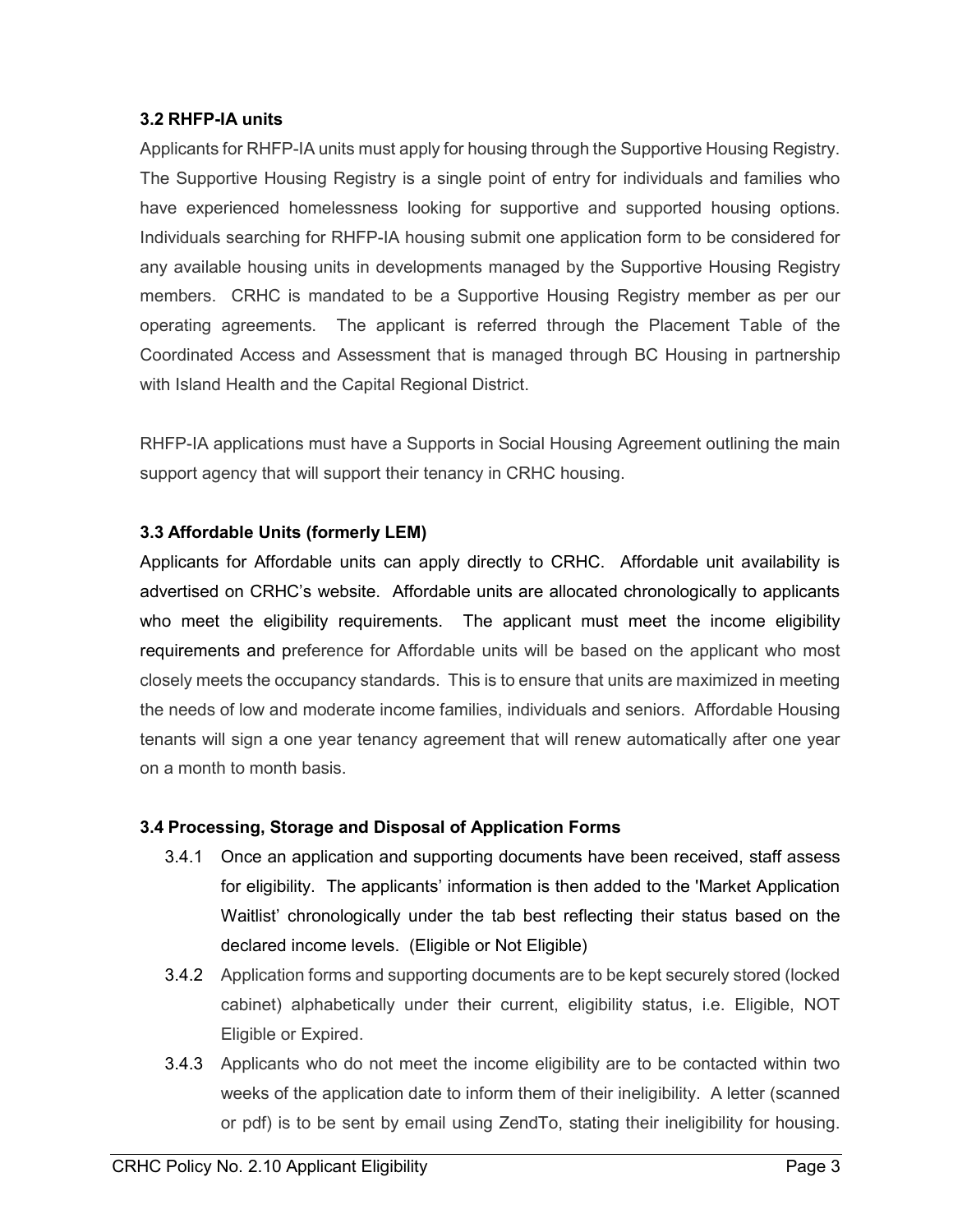The letter is to contain details regarding the secure storage of information for the duration of 12 months, disposal at the end of this period (shredding) and how to inform our office if their situation changes during this time period. If no email is on file, staff must contact the applicant by phone to verify the address before sending the letter by regular post. If the address cannot be verified and no email address can be obtained then the letter must be sent by Registered Mail to allow its delivery to be tracked.

- 3.4.4 Eligible Applicants will be considered for housing for a 12 month period following their submission and will be encouraged to update their information/interest every three months or when there are changes to their situation (address, income, family composition, etc.).
- 3.4.5 All applications must be kept on file for 12 months whether active or inactive. After the 12 month period of NOT Eligible status or inactive the application and all supporting documents will be shredded.

#### **4 Reference Checks, Rental Payment History and Credit Checks**

#### **4.1 Reference Checks**

An applicant must have at least two year duration of a favourable landlord reference or will have completed the *RentSmart* program successfully. Applicants that are referred through an established Partnering Agency will not require a landlord reference.

- Two year favourable reference within the last three years OR RentSmart Certificate dated within the past two years. If none, then the applying applicant should be encouraged to take the RentSmart course.
- RHFP-IA applicants do not require a favourable landlord reference check but do require a Supports in Social Housing Agreement outlining the main support agency that will support their tenancy in CRHC housing.

#### **4.2 Rental Payment History**

An applicant must have paid their rent on time and in full for the previous 6 months of their tenancy. This will be verified during the landlord reference check.

#### **4.3 Credit Checks**

Credit checks *may* be completed from time to time.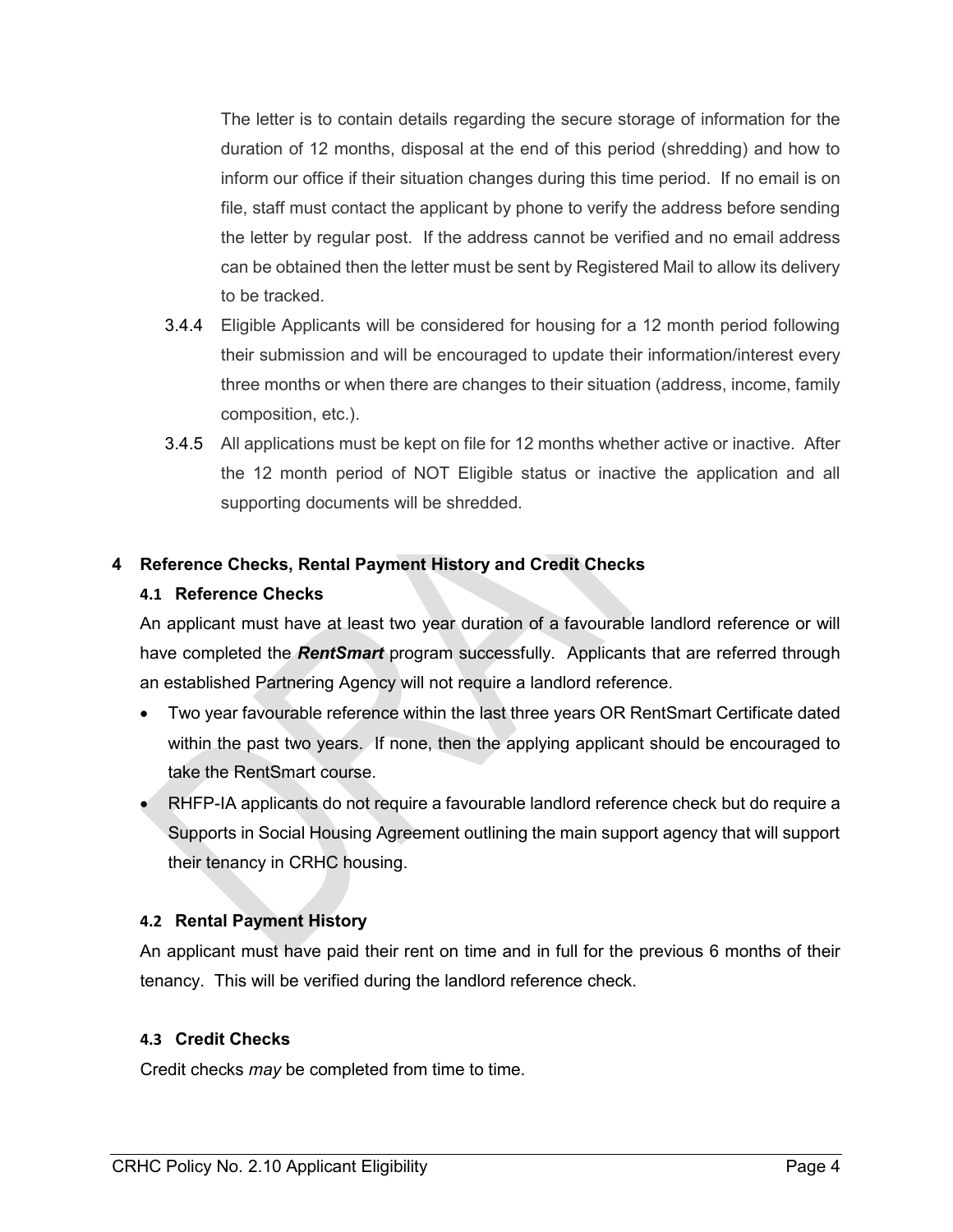Appendix B







# Coordinated Access and Assessment (CAA)

### **CAA Advisory Committee Terms of Reference** DRAFT August 2020

#### **Overview**

The Coordinated Access and Assessment (CAA) Advisory Committee has been established to provide direct feedback on the process, the development and outcomes of Coordinated Access and Assessment for Greater Victoria Region.

The CAA process will continue to be founded on strong partnerships between funders (BC Housing, Island Health and CRD) and on clear communication and collaboration with non-profit supportive and supported housing providers, and with other partners in the homelessness serving system of care.

The CAA process supports the development of a coordinated response and intake process for people experiencing homelessness or at risk of homelessness to access supportive housing and supported housing. The primary purpose of CAA is to streamline the process for people experiencing homelessness, to access the housing and supports to end their homelessness.

*By standardizing the intake and assessment process, sharing information in real-time within a community, adopting uniform prioritization policies and coordinating referral processes, coordinated access systems connect people to the right housing and supports as efficiently as possible based on their preferences and level of need. This ensures communities get the most out of limited resources and we can more rapidly and effectively prevent (*and substantially reduce*) and/or end homelessness for those in greatest need. (CAEH)*

The Coordinated Access and Assessment (CAA) process provides a streamlined application and assessment to prioritize individuals for housing and supports into more than 1500 Supportive housing units in Greater Victoria.

The process also provides a streamlined application and assessment process to support individuals to move from supportive housing into more than 100 (\*anticipated by late 2020) subsidized housing units with in-reach supports and market units with rent supplements.

As needed, the CAA Advisory Committee may also determine a collective response to people sheltering outdoors in parks or on the street; or to respond to community crisis specifically related to people experiencing homelessness.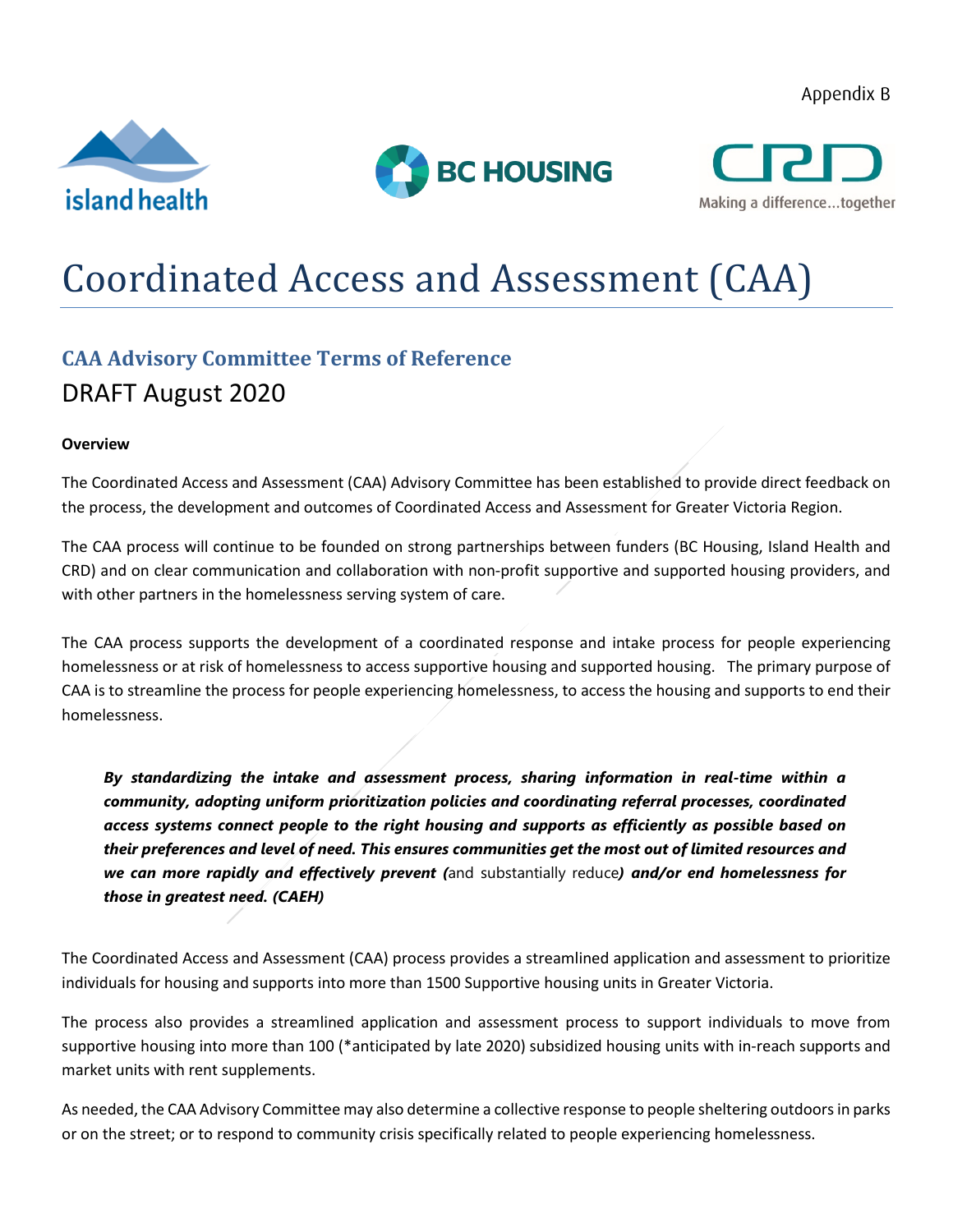#### **Purpose and Role of the Advisory Committee**

- To support the development of CAA in the Greater Victoria Region
- To ensure that the CAA system feeds data into and is supported by data that is collected within a wellcoordinated homelessness management information system. In the capital region this is currently the Homeless Individuals and Families Information System (HIFIS). Information is also tracked and available in BC Housing's tenancy tracking system – Housing connections (HC)
- A streamlined approach to access into supportive housing
- A streamlined approach to access into supported housing
- A streamlined approach to access into rent supplements (that are included in the system)
- Positive flow movement from supportive housing into independent subsidized housing with or without support
- To identify community priorities (directly or through a working group) to direct the CAA Placement Committee as they make specific placement decisions into supportive housing. (See CAA Placement Committee Terms of Reference)
- To provide direct feedback to and discuss CAA process with funders
- To consistently report CAA decisions and updates to the broader community
- To receive and review best practices information on Coordinated Access and Assessment
- To collectively respond to community crisis related to homelessness
- To identify and report on gaps in housing and health support services for people experiencing homelessness
- To make recommendations for new resources that are targeted for people experiencing homelessness for the development of CAA
- To work collaboratively with the Greater Victoria Coalition to End Homelessness for the purpose of:
	- o Data analysis for the purpose of system improvement
	- $\circ$  To improve coordination to better address the needs of people experiencing homelessness

#### Representation:

Island Health, Director MHSU SI Operations (to bring forward VMHC, ACT, Residential, Tertiary and Acute Care perspective)

Island Health – Representative of MHSU Residential Access

Capital Regional District Housing Director

Capital Regional District Housing Manager

BC Housing Regional Director

BC Housing Coordinated Access and Assessment Manager

Aboriginal Coalition to End Homelessness

Greater Victoria Coalition to End Homelessness

Island Community Mental Health

Our Place Society

Pacifica Housing

PHS Community Services

Victoria Cool Aid Society

Island Community Mental Health

Victoria Police Department

Person(s) with Lived Expertise

Victoria Native Friendship Centre

The City of Victoria Representative (to be invited 2020)

M'akola Housing and/or other Indigenous serving organizations to be invited August 2020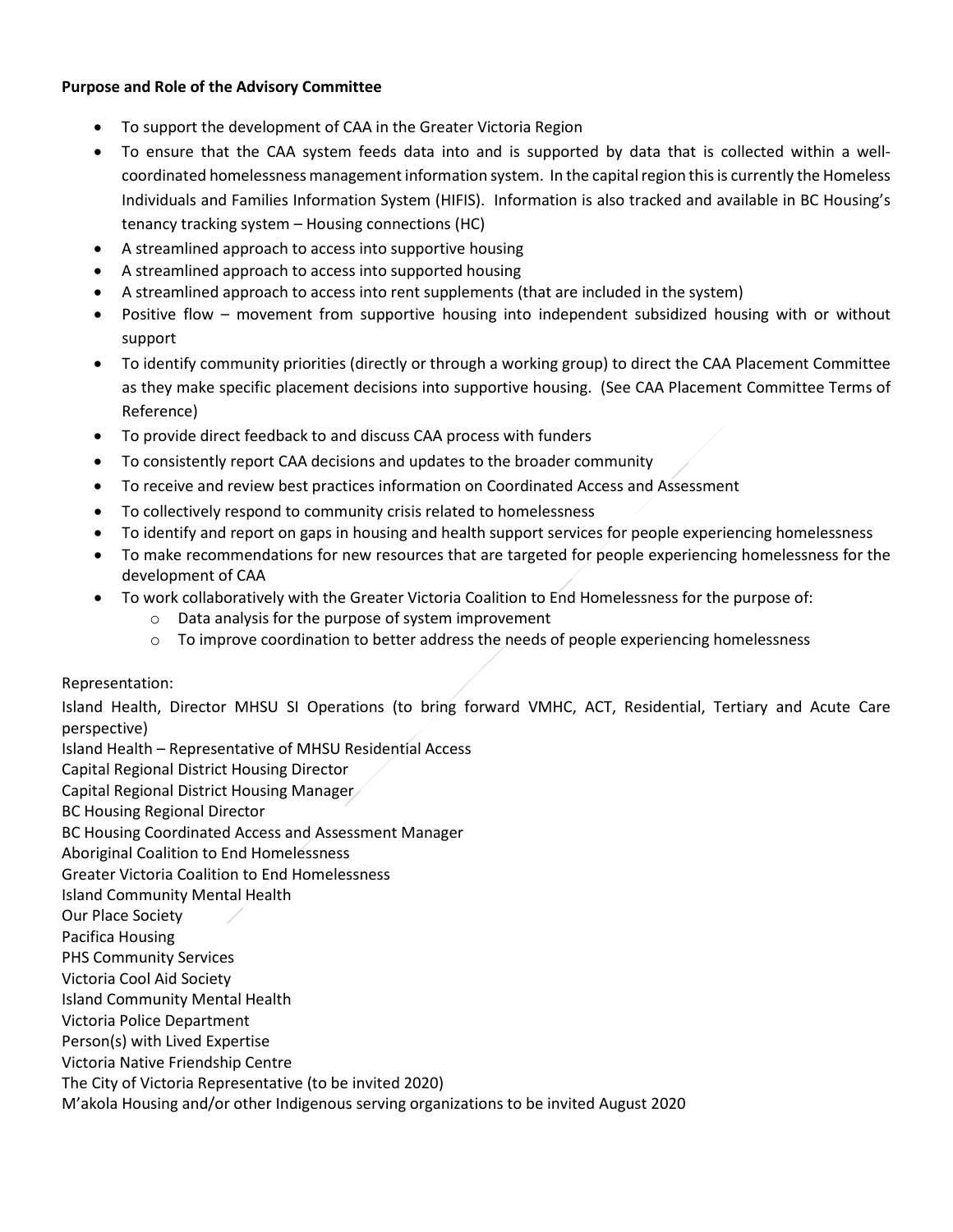#### **Commitment**

Chairs: rotating responsibilities – Leadership from BCH, IH, CRD or other designate

All CAA Advisory committee members are accountable to bring forward agenda items, issues of concern or success

Members will disseminate information back to their respective organizations

Members will uphold the principles of Coordinated Access and Assessment: Consistency, transparency, streamlined access; committee members will adopt the practice of uniform prioritization, referral coordination, and efficiency of resources

#### **MEETING LOGISTICS**

| <b>Meeting Type</b>               | <b>Frequency</b>                       | Location                  |  |
|-----------------------------------|----------------------------------------|---------------------------|--|
| <b>CAA Advisory Committee</b>     | Monthly on the 3rd Wednesday 2:00pm    | Royal Jubilee Hospital or |  |
|                                   | $-3:30 \text{ pm}$                     | teleconference            |  |
|                                   |                                        |                           |  |
| <b>Teleconference Information</b> | Guest Dial In: 844-445-4475            |                           |  |
|                                   | Participant ID: 765 402 82 and press # |                           |  |

#### **Documentation & Reporting Requirements**

Island Health will coordinate CAA Advisory meetings on a monthly (or as needed) basis

BC Housing will coordinate CAA Placement Committee meetings on a monthly (or as needed) basis

Development of the agenda will be the responsibility of the co-chairs with input from all members. Agenda support will be provided by staff of all funding agencies.

Minute-taking and distribution will be the responsibility of Island Health.

#### **Quorum Requirements**

Quorum requirements are as follows:

- At least one of the three co-chairs
- At least one representative of BC Housing
- At least one representative of Island Health
- At least one representative of Capital Regional District
- At least one member at large needs to be present
- As the need arises, special membership representatives will be invited to participate and guide on key decisions.